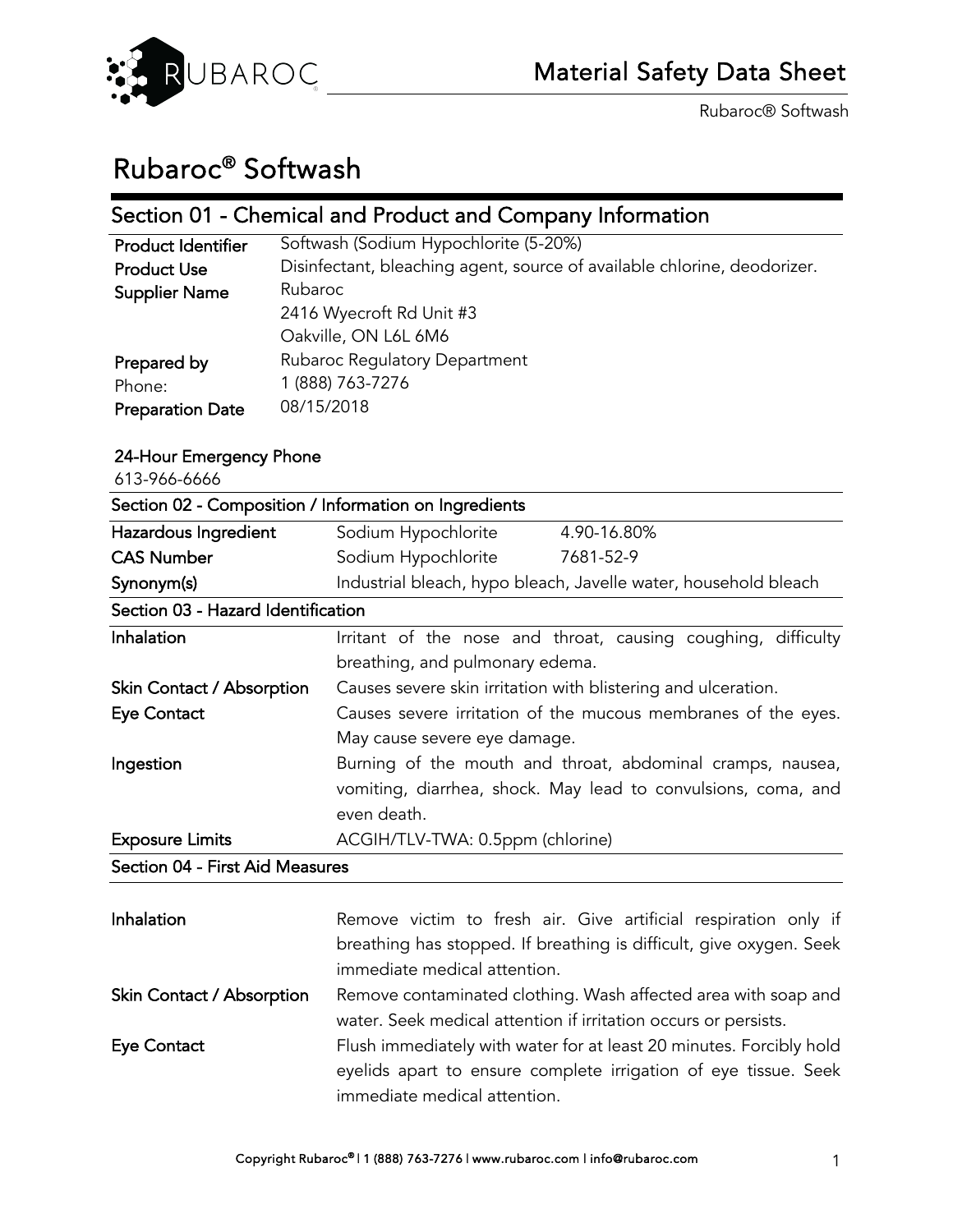

| Ingestion                                |  | Do not induce vomiting. If vomiting occurs, lean victim forward to  |
|------------------------------------------|--|---------------------------------------------------------------------|
|                                          |  | prevent breathing in vomitus. Give large amounts of water. Do not   |
|                                          |  | give anything by mouth to an unconscious or convulsing person.      |
|                                          |  | Seek immediate medical attention.                                   |
| <b>Additional Information</b>            |  | Not available                                                       |
| Section 05 - Fire Fighting               |  |                                                                     |
| <b>Conditions of Flammability</b>        |  | Non-flammable                                                       |
| <b>Means of Extinction</b>               |  | Product does not burn. Use appropriate extinguishing                |
|                                          |  | media for material that is supplying the fuel to the fire.          |
| <b>Flash Point</b>                       |  | Not applicable                                                      |
| <b>Auto-ignition Temperature</b>         |  | Not applicable                                                      |
| Upper Flammable Limit                    |  | Not applicable                                                      |
| Lower Flammable Limit                    |  | Not applicable                                                      |
| Hazardous Combustible Products           |  | Decomposition may produce chlorine gas and/or hydrogen              |
|                                          |  | chloride gas.                                                       |
| <b>Special Fire Fighting Procedures</b>  |  | Wear NIOSH-approved self-contained breathing apparatus              |
|                                          |  | and protective clothing.                                            |
| <b>Explosion Hazards</b>                 |  | Pressure buildup in containers could result in an explosion         |
|                                          |  | when heated or in contact with acidic fumes. Vigorous               |
|                                          |  | reaction with oxidizable organic materials may result in a          |
|                                          |  | fire.                                                               |
| Section 06 - Accidental Release Measures |  |                                                                     |
| Leak / Spill                             |  | Wear appropriate personal protective equipment. Ventilate area.     |
|                                          |  | Stop or reduce leak if safe to do so. Restrict access to spill area |
|                                          |  | until clean-up is complete. Prevent material from entering sewers,  |
|                                          |  | waterways or confined spaces. Soak up smaller spills with           |
|                                          |  | absorbent material that does not react with spilled material. Flush |
|                                          |  | with water to remove any residue.                                   |
| <b>Deactivating Materials</b>            |  | Spills can be carefully neutralized first with sodium sulphite,     |
|                                          |  | sodium metabisulphite or other dichlorination agent for no          |
|                                          |  | chlorine residual, then a pH adjustment may be required with        |
|                                          |  | hydrochloric acid until the pH is 7. Note neutralization reactions  |
|                                          |  | may produce heat so necessary precautions must be taken. Local      |
|                                          |  | regulatory agencies should also be contacted for proper disposal.   |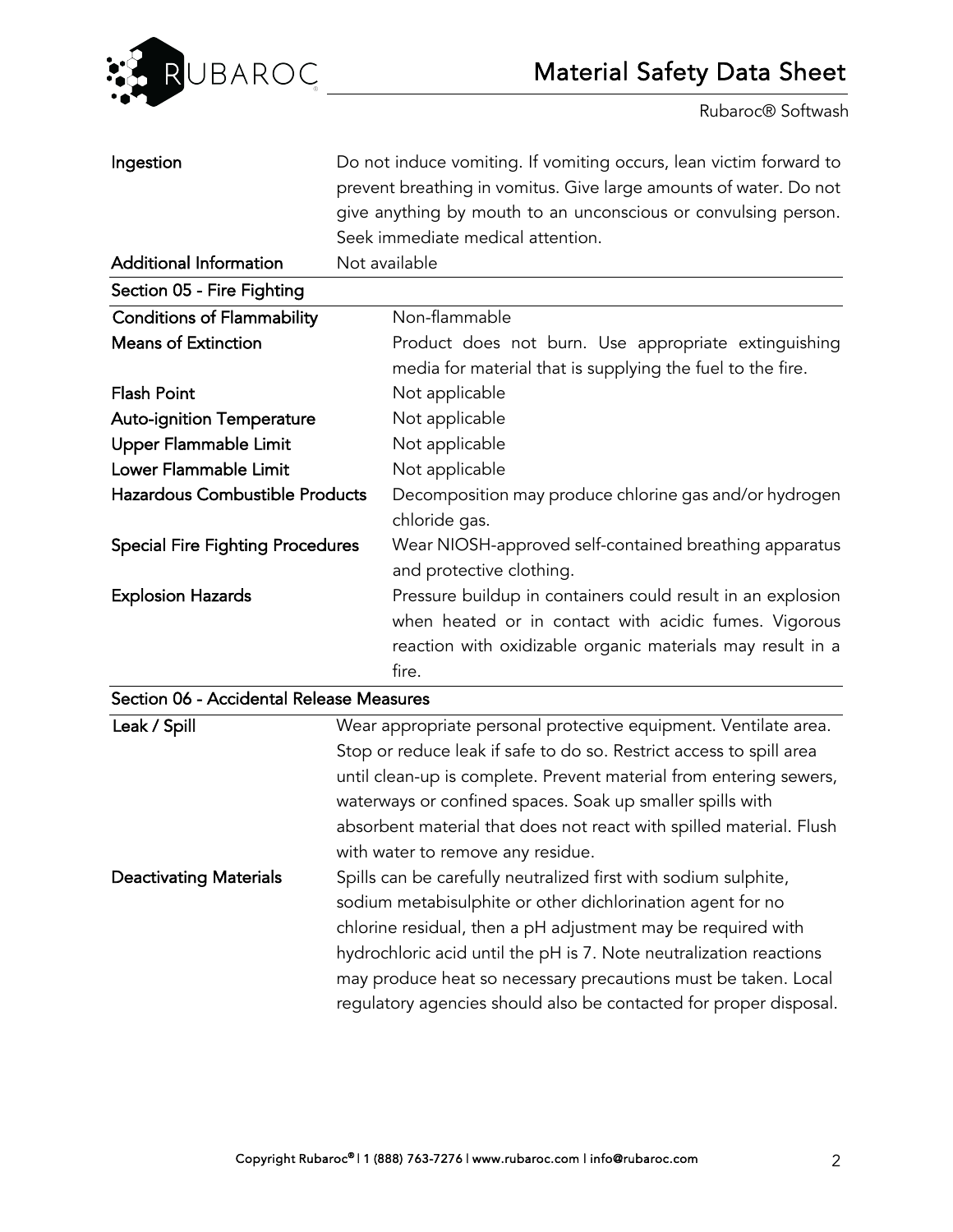

### Section 07 - Handling and Storage

| <b>Handling Procedures</b><br>Use proper equipment for lifting and transporting all containers. | Use sensible industrial hygiene and housekeeping practices. Wash<br>thoroughly after handling. Avoid all situations that could lead to<br>harmful exposure. |
|-------------------------------------------------------------------------------------------------|-------------------------------------------------------------------------------------------------------------------------------------------------------------|
| <b>Storage Requirements</b><br>Soction 08 Porsonal Protoction and Exposure Controls             | Store in a cool, dry, well-ventilated place. Keep container tightly<br>closed, and away from incompatible materials. Venting of<br>containers is advisable. |

Section 08 - Personal Protection and Exposure Controls

| <b>Protective Equipment</b>                   |                                                                                                                                                                                                                                    |  |
|-----------------------------------------------|------------------------------------------------------------------------------------------------------------------------------------------------------------------------------------------------------------------------------------|--|
| Eyes.                                         | Chemical goggles, full-face shield, or a full-face respirator is to be<br>worn at all times when product is handled. Contact lenses should<br>not be worn; they may contribute to severe eye injury.                               |  |
| Respiratory                                   | NIOSH-approved respirator suitable for chlorine<br>is<br>A<br>recommended. Where a higher level of protection is required, use<br>a self-contained breathing apparatus.                                                            |  |
| Gloves                                        | Impervious gloves of chemically resistant material (rubber or PVC)<br>should be worn at all times. Wash contaminated clothing and dry<br>thoroughly before reuse.                                                                  |  |
| Clothing                                      | Body suits, aprons, and/or coveralls of chemical resistant material<br>should be worn at all times. Wash contaminated clothing and dry<br>thoroughly before reuse.                                                                 |  |
| Footwear                                      | Impervious boots of chemically resistant material should be worn<br>at all times.                                                                                                                                                  |  |
| <b>Engineering Controls</b>                   |                                                                                                                                                                                                                                    |  |
| <b>Ventilation Requirements</b>               | Mechanical ventilation (dilution or local exhaust), process or<br>personnel enclosure and control of process conditions should be<br>provided. Supply sufficient replacement air to make up for air<br>removed by exhaust systems. |  |
| Other                                         | Emergency shower and eyewash should be in close proximity.                                                                                                                                                                         |  |
| Section 09 - Physical and Chemical Properties |                                                                                                                                                                                                                                    |  |
| <b>Physical State</b>                         | Liquid                                                                                                                                                                                                                             |  |
| <b>Odor and Appearance</b>                    | Strong chlorine odour. Clear, greenish-yellow solution.                                                                                                                                                                            |  |
| <b>Odor Threshold</b>                         | Not available                                                                                                                                                                                                                      |  |
| <b>Specific Gravity (Water=1)</b>             | 1.17 at 20°C (12% trade)                                                                                                                                                                                                           |  |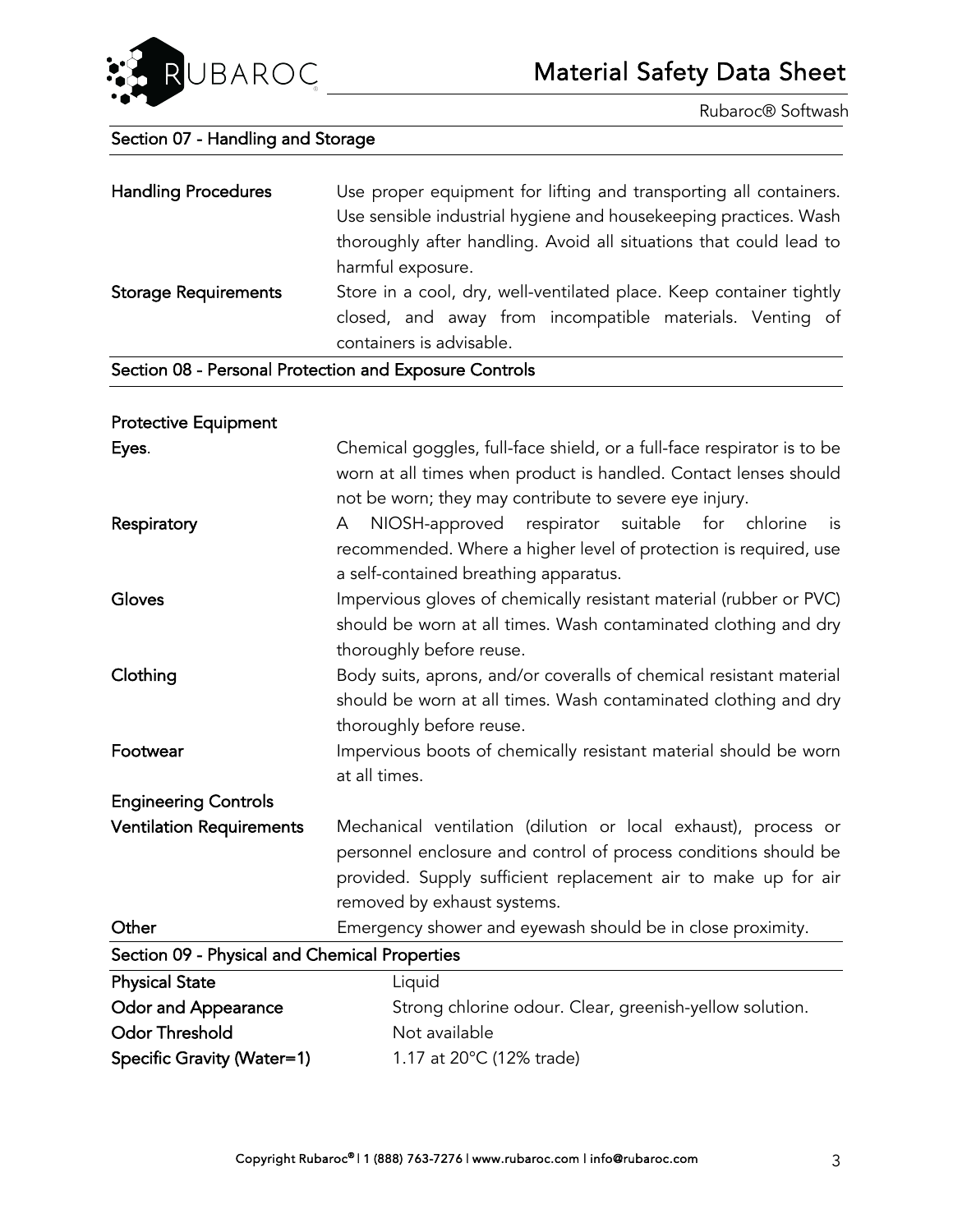

| Vapor Pressure (mm Hg, 20C)               | 12.1mm Hg at 20°C (12.5 wt %)                                          |  |  |
|-------------------------------------------|------------------------------------------------------------------------|--|--|
| Vapor Density (Air=1)                     | Not available                                                          |  |  |
| <b>Evaporation Rate</b>                   | Not available                                                          |  |  |
| <b>Boiling Point</b>                      | Slowly decomposes above 40°C.                                          |  |  |
| <b>Freeze/Melting Point</b>               | ~ $-15^{\circ}$ C (12% trade)                                          |  |  |
| pH                                        | < 12                                                                   |  |  |
| <b>Water/Oil Distribution Coefficient</b> | Not available                                                          |  |  |
| <b>Bulk Density</b>                       | Not available                                                          |  |  |
| % Volatiles by Volume                     | Not available                                                          |  |  |
| Solubility in Water                       | Complete                                                               |  |  |
| Molecular Formula                         | <b>NaOCI</b>                                                           |  |  |
| Molecular Weight                          | 74.44                                                                  |  |  |
| Section 10 - Stability and Reactivity     |                                                                        |  |  |
| <b>Stability</b>                          | Unstable at temperatures above 40°C, in sunlight,                      |  |  |
|                                           | and in contact with acid.                                              |  |  |
| Incompatibility                           | with<br>strong acids,<br>Incompatible<br>ammonia,                      |  |  |
|                                           | oxidizable<br>materials,<br>nickel,<br>copper,<br>tin,                 |  |  |
|                                           | manganese, and iron.                                                   |  |  |
| Hazardous Products of Decomposition       | Chlorine (by reaction with acids), oxygen (by                          |  |  |
|                                           | reaction with nickel, copper, tin, manganese, iron),                   |  |  |
|                                           | sodium chloride, sodium chlorate, with increased                       |  |  |
|                                           | temperature.                                                           |  |  |
| Polymerization                            | Will not occur                                                         |  |  |
| Section 11 - Toxicological Information    |                                                                        |  |  |
| Irritancy                                 | Strong irritant                                                        |  |  |
| Sensitization                             | Not available                                                          |  |  |
| <b>Chronic/Acute Effects</b>              | If over-exposed to the solution, there will be constant                |  |  |
|                                           | irritation of the eyes, nose, and throat.                              |  |  |
| <b>Synergistic Materials</b>              | Not available                                                          |  |  |
| <b>Animal Toxicity Data</b>               | LD <sub>50</sub> (oral,rat): 8910mg/kg (undiluted sodium hypochlorite) |  |  |
| Carcinogenicity                           | Not considered to be carcinogenic (IARC and ACGIH).                    |  |  |
| <b>Reproductive Toxicity</b>              | Not available                                                          |  |  |
| Teratogenicity                            | Not available                                                          |  |  |
| Mutagenicity                              | Not available                                                          |  |  |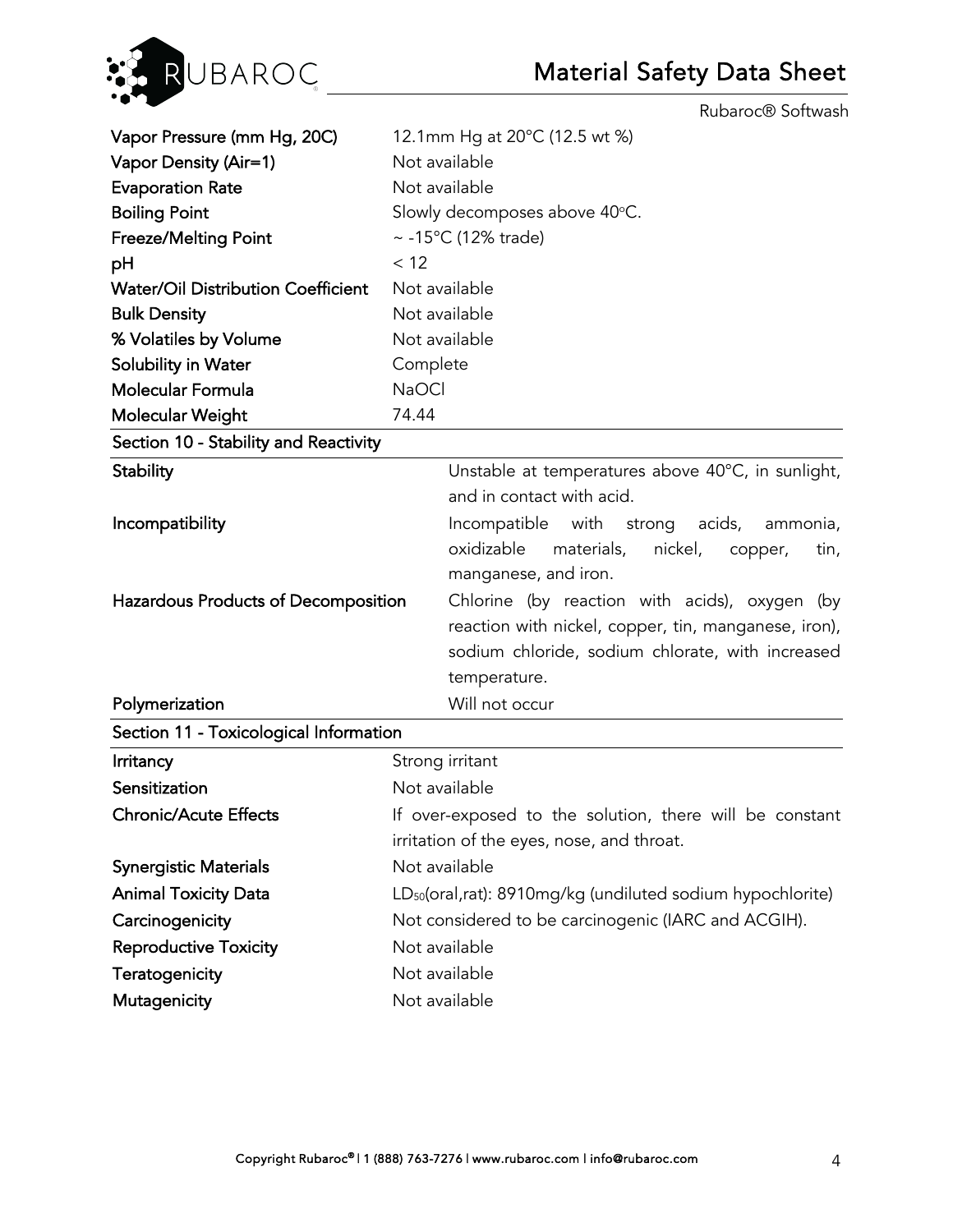

| Section 12 - Ecological Information     |                                                            |
|-----------------------------------------|------------------------------------------------------------|
| <b>Fish Toxicity</b>                    | Not available                                              |
| <b>Biodegradability</b>                 | Not available                                              |
| <b>Environmental Effects</b>            | Not available                                              |
| Section 13 - Disposal Consideration     |                                                            |
| <b>Waste Disposal</b>                   | Dispose in accordance with all federal, provincial, and/or |
|                                         | local regulations including the Canadian Environmental     |
|                                         | Protection Act.                                            |
| Section 14 - Transportation Information |                                                            |
| <b>TDG Classification</b>               |                                                            |
| <b>Class</b>                            | 8 (not regulated at solutions below 7%)                    |
| Group                                   | III (not regulated at solutions below 7%)                  |
| <b>PIN Number</b>                       | UN 1791 (not regulated at solutions below 7%)              |
| Other                                   | Secure containers (full and/or empty) with suitable hold   |
|                                         | down devises during shipment.                              |
| Section 15 - Regulatory Information     |                                                            |
| <b>WHMIS Classification</b>             | Ε                                                          |

NOTE:THE PRODUCT LISTED ON THIS MSDS HAS BEEN CLASSIFIED IN ACCORDANCE WITH THE HAZARD CRITERIA OF THE CANADIAN CONTROLLED PRODUCTS REGULATIONS. THIS MSDS CONTAINS ALL INFORMATION REQUIRED BY THOSE REGULATIONS.

### NSF Certification

Product is certified under NSF/ANSI Standard 60 for disinfection and oxidation at a maximum dosage for the following:

sodium hypochlorite 5%: 200mg/L sodium hypochlorite 6%: 175mg/L sodium hypochlorite 7%: 161mg/L sodium hypochlorite 8%: 146mg/L sodium hypochlorite 9%: 131mg/L sodium hypochlorite 10%: 116mg/L sodium hypochlorite 11%: 101mg/L sodium hypochlorite 12%: 87mg/L

sodium hypochlorite 13%: 82mg/L sodium hypochlorite 14%: 76mg/L sodium hypochlorite 15%: 70mg/L sodium hypochlorite 16%: 66mg/L sodium hypochlorite 17%: 62mg/L sodium hypochlorite 18%: 58mg/L sodium hypochlorite 19%: 54mg/L sodium hypochlorite 20%: 50mg/L